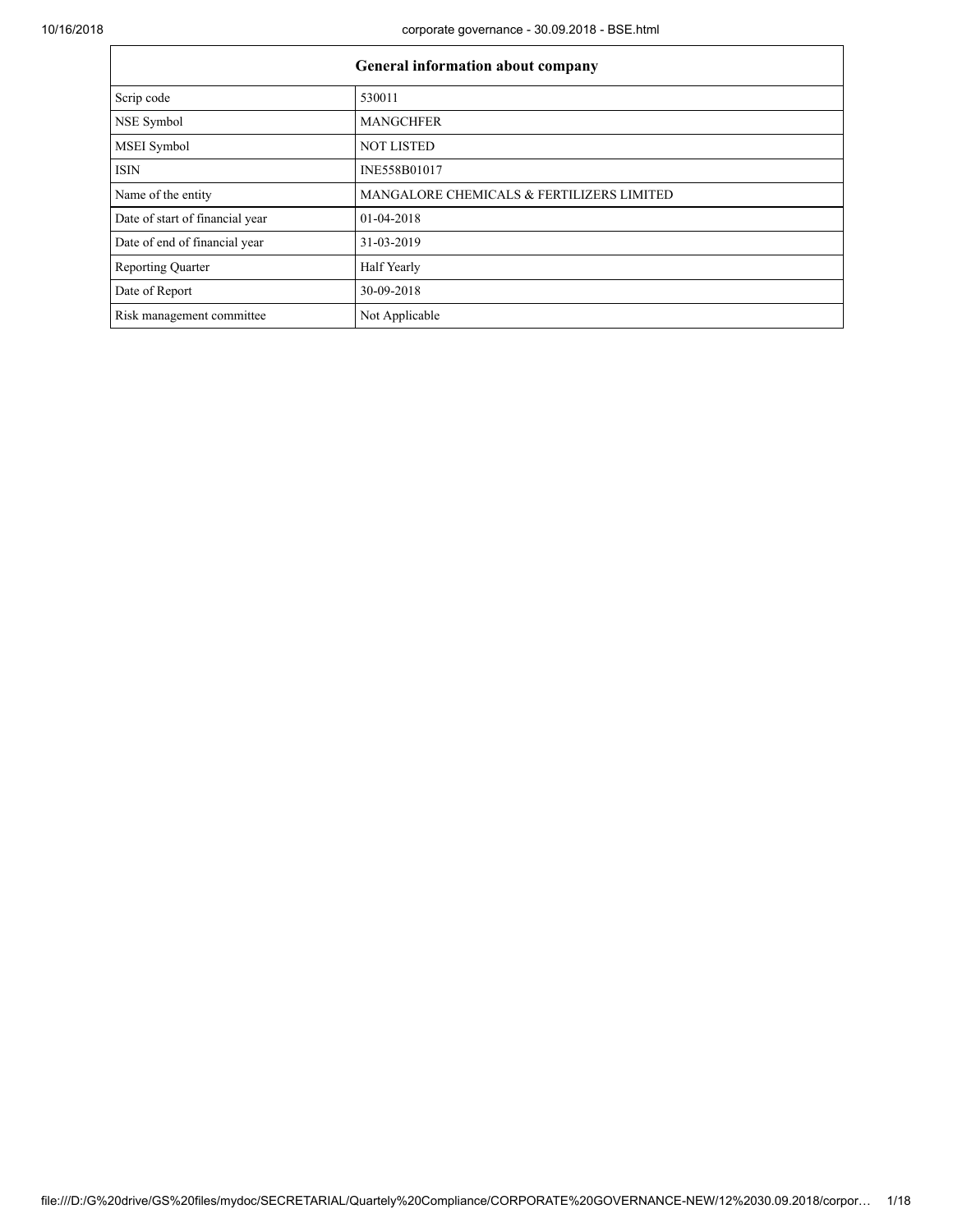| Annexure I                                                                           |                |
|--------------------------------------------------------------------------------------|----------------|
| Annexure I to be submitted by listed entity on quarterly basis                       |                |
| <b>I. Composition of Board of Directors</b>                                          |                |
| Disclosure of notes on composition of board of directors explanatory                 |                |
| Is there any change in information of board of directors compare to previous quarter | N <sub>0</sub> |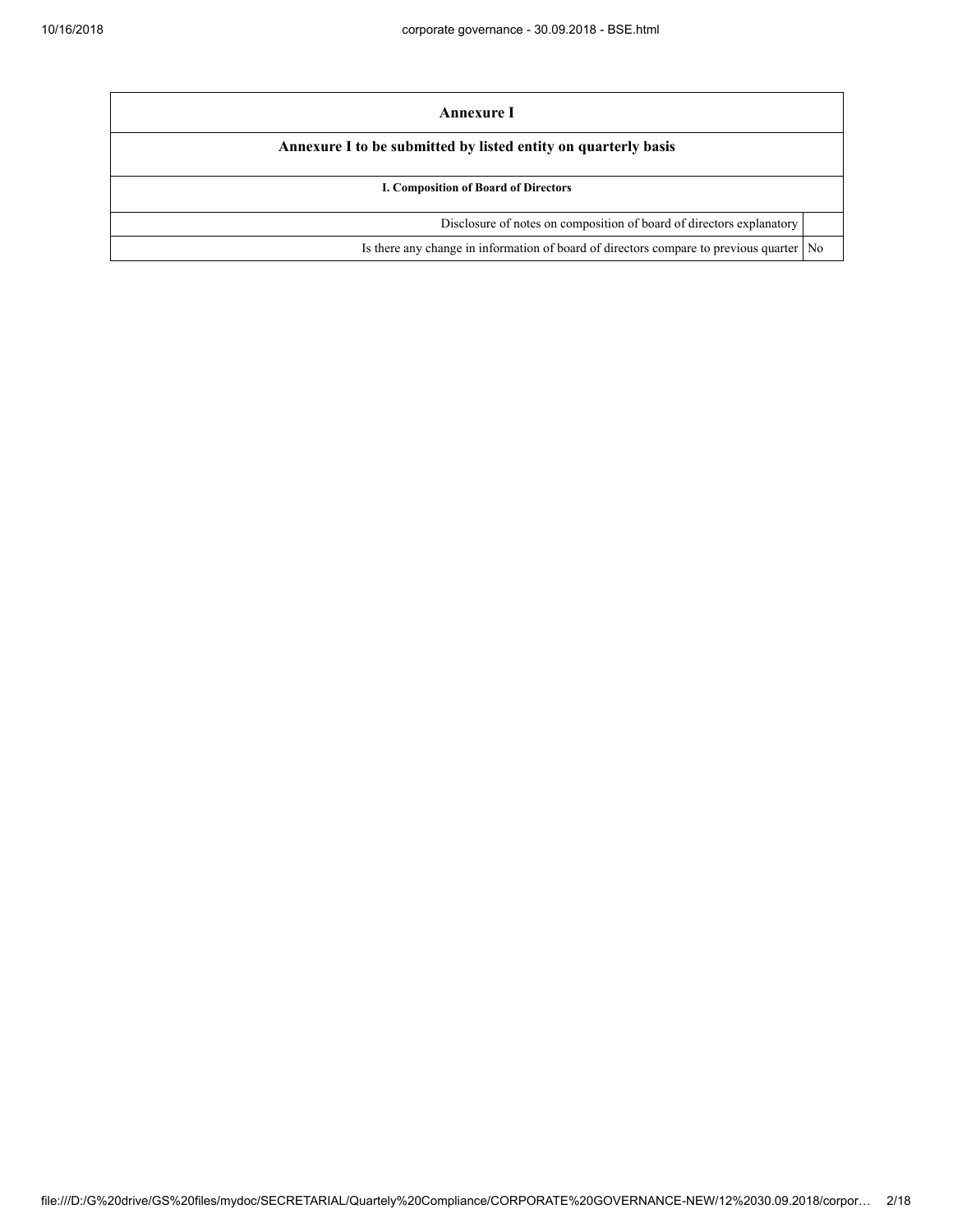| Annexure 1                                                                        |  |  |
|-----------------------------------------------------------------------------------|--|--|
| <b>II. Composition of Committees</b>                                              |  |  |
| Disclosure of notes on composition of committees explanatory                      |  |  |
| Is there any change in information of committees compare to previous quarter   No |  |  |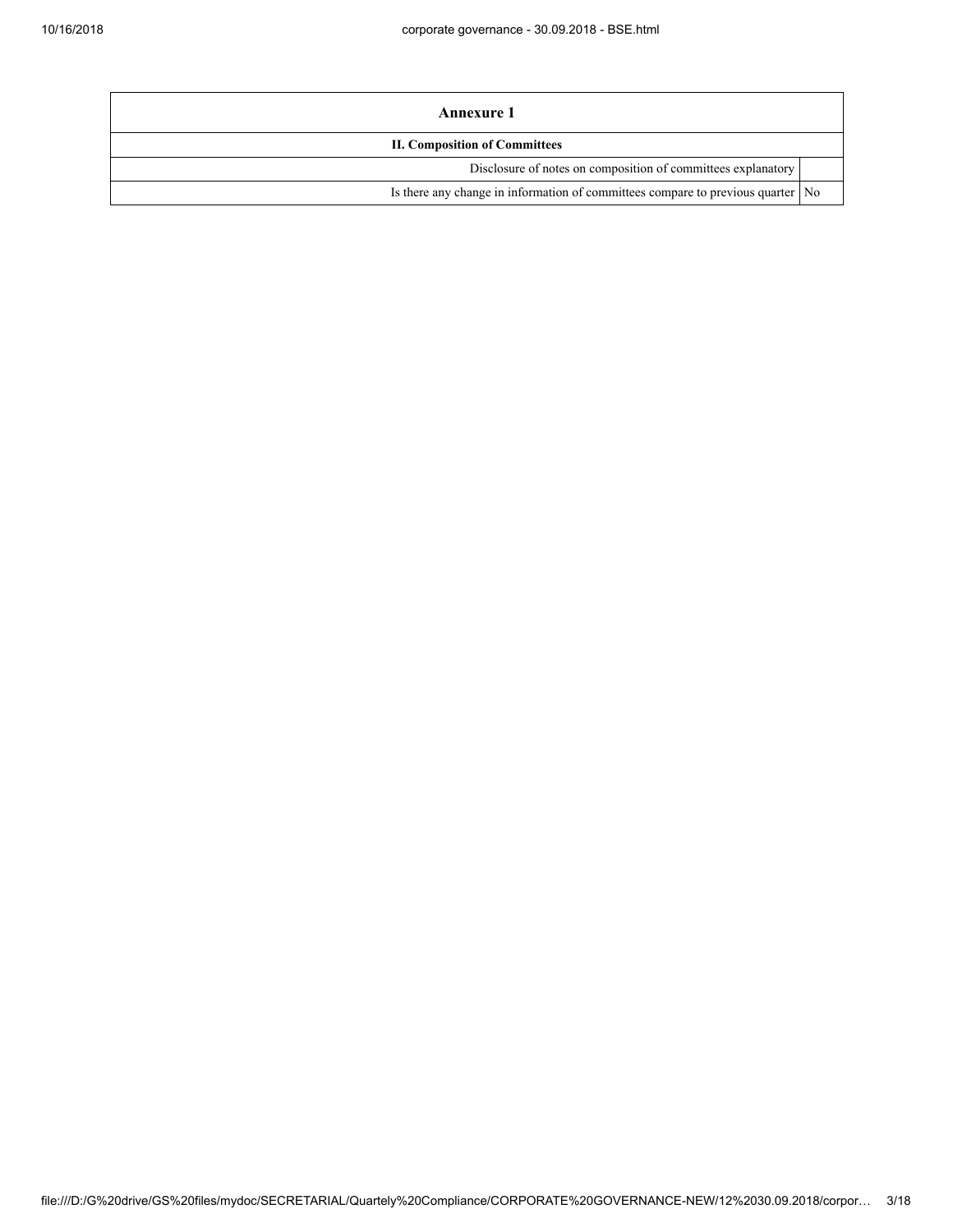|           | <b>Audit Committee Details</b> |                           |                         |                         |         |  |  |
|-----------|--------------------------------|---------------------------|-------------------------|-------------------------|---------|--|--|
| <b>Sr</b> | DIN Number                     | Name of Committee members | Category 1 of directors | Category 2 of directors | Remarks |  |  |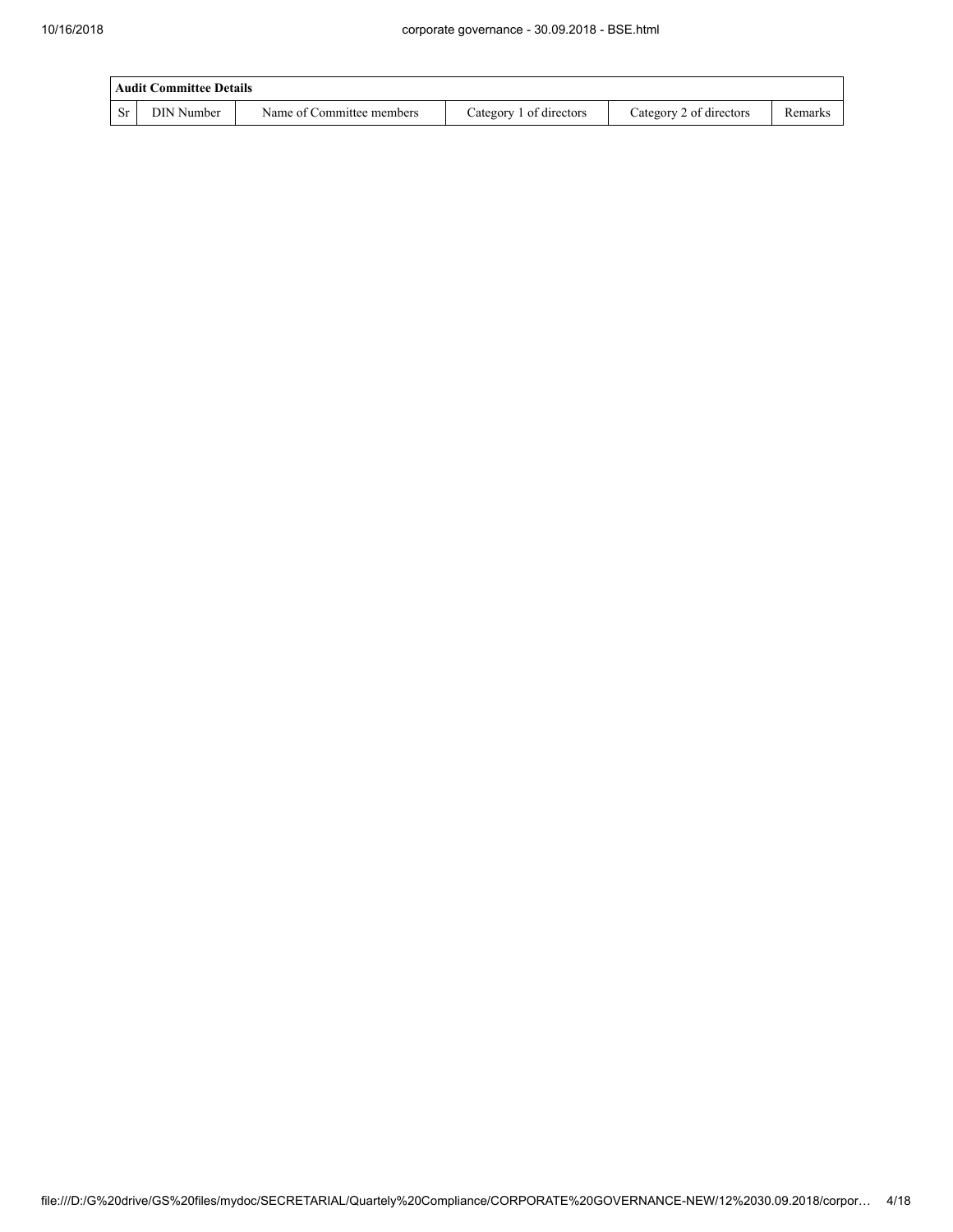|           | Nomination and remuneration committee |                           |                         |                         |         |  |  |
|-----------|---------------------------------------|---------------------------|-------------------------|-------------------------|---------|--|--|
| <b>Sr</b> | DIN Number                            | Name of Committee members | Category 1 of directors | Category 2 of directors | Remarks |  |  |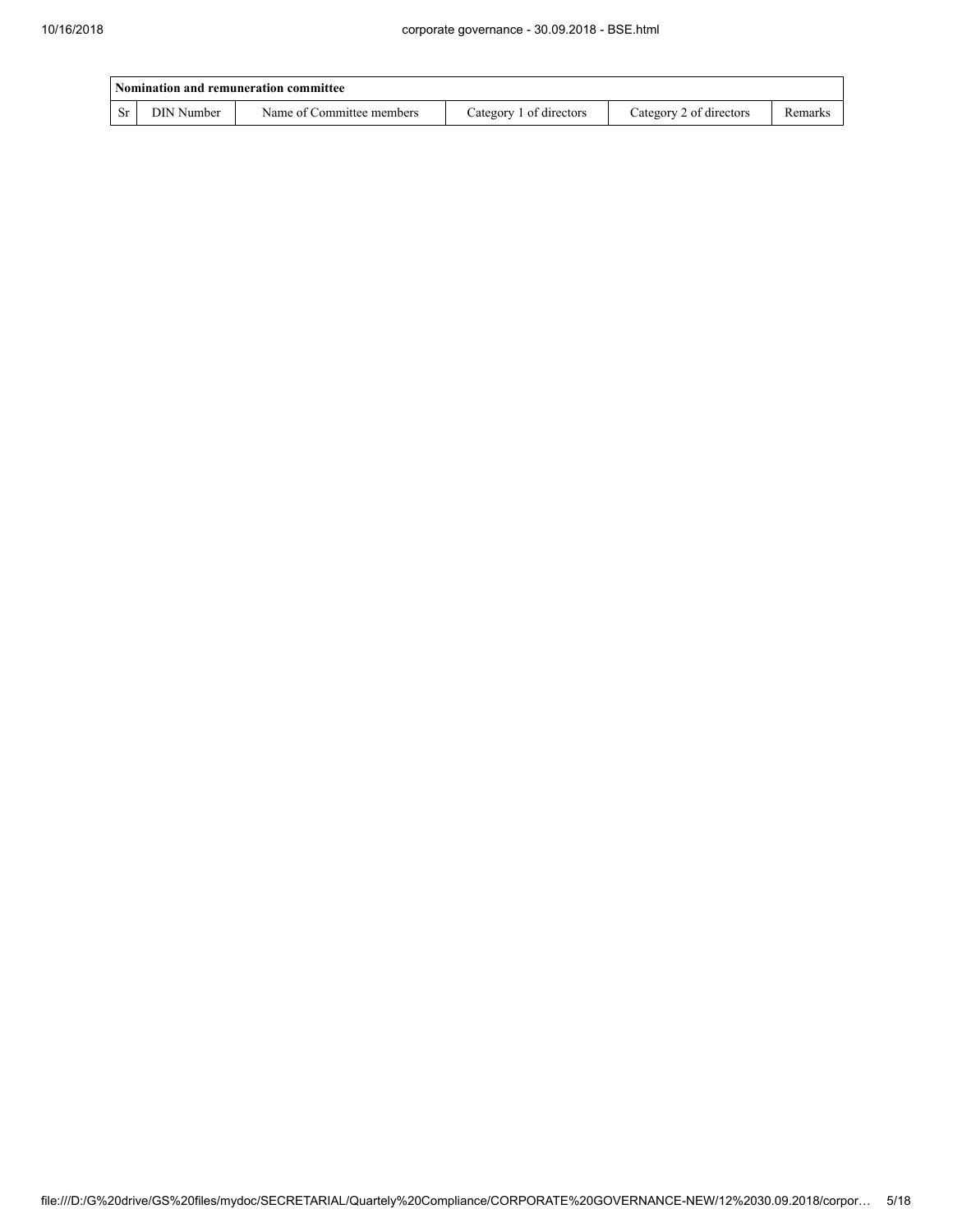|     | <b>Stakeholders Relationship Committee</b> |                           |                         |                         |         |  |  |
|-----|--------------------------------------------|---------------------------|-------------------------|-------------------------|---------|--|--|
| -Sr | DIN Number                                 | Name of Committee members | Category 1 of directors | Category 2 of directors | Remarks |  |  |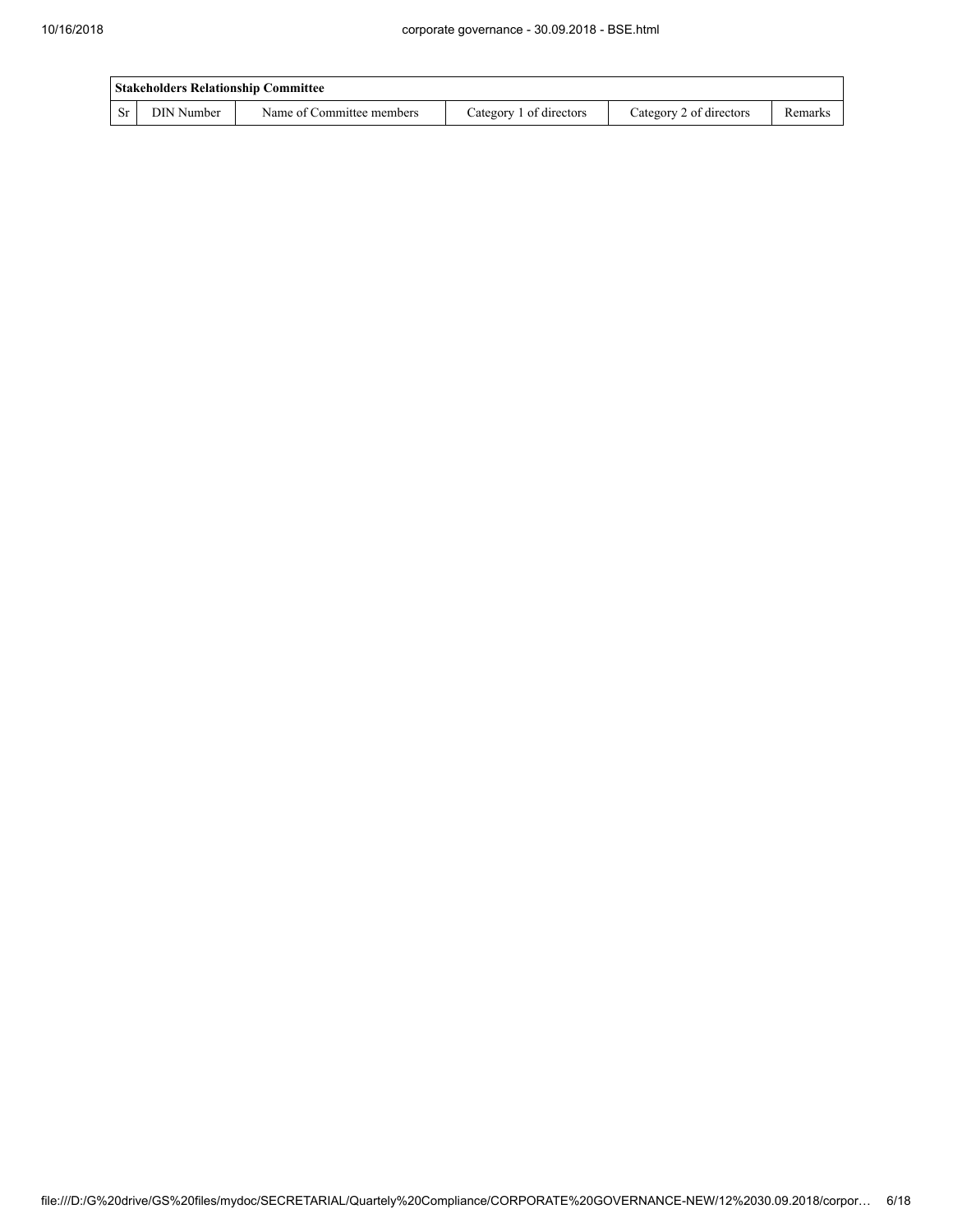| <b>Risk Management Committee</b> |            |                           |                         |                         |         |  |
|----------------------------------|------------|---------------------------|-------------------------|-------------------------|---------|--|
| - Sr                             | DIN Number | Name of Committee members | Category 1 of directors | Category 2 of directors | Remarks |  |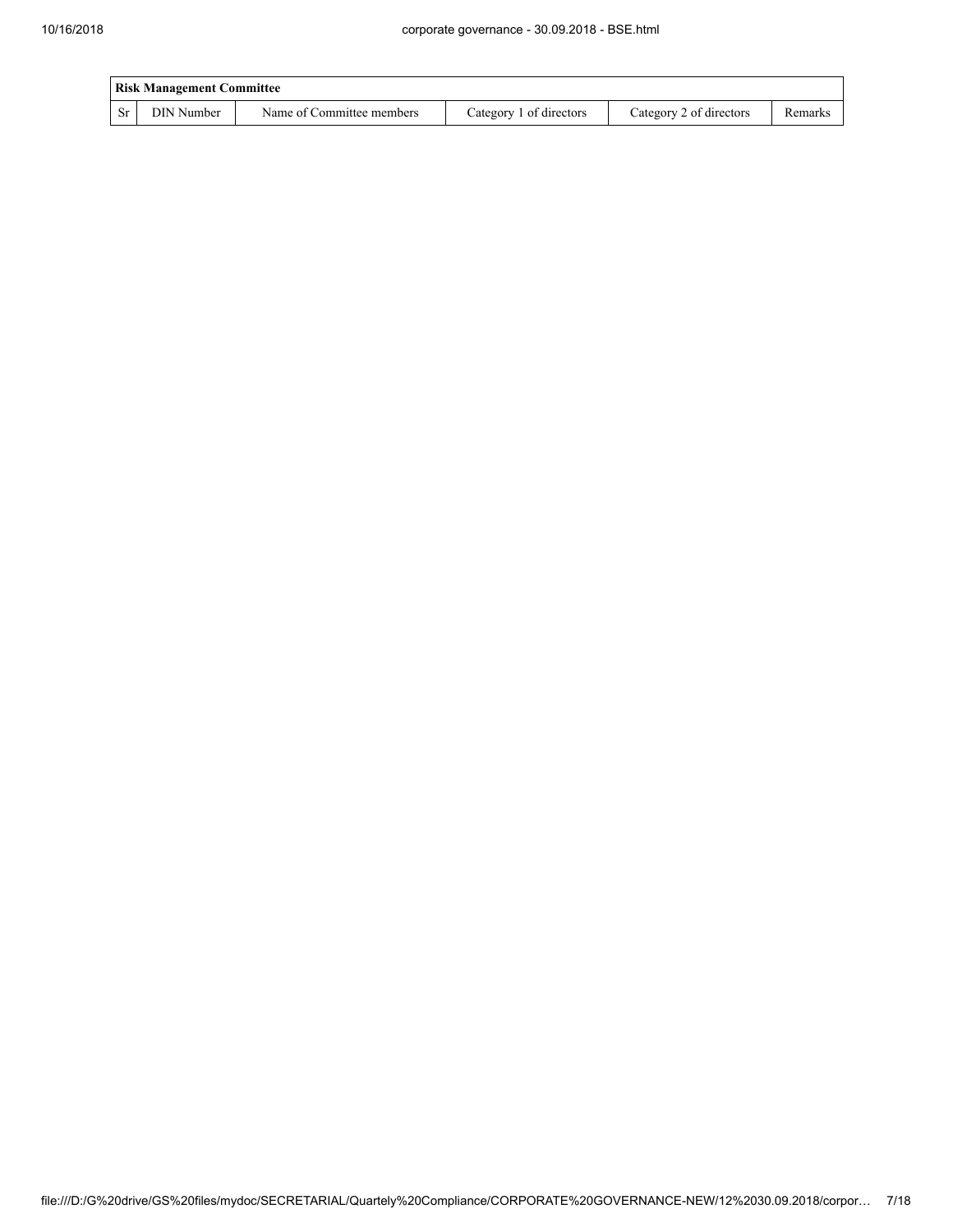|     | Corporate Social Responsibility Committee |                           |                         |                         |         |  |
|-----|-------------------------------------------|---------------------------|-------------------------|-------------------------|---------|--|
| -Sr | DIN Number                                | Name of Committee members | Category 1 of directors | Category 2 of directors | Remarks |  |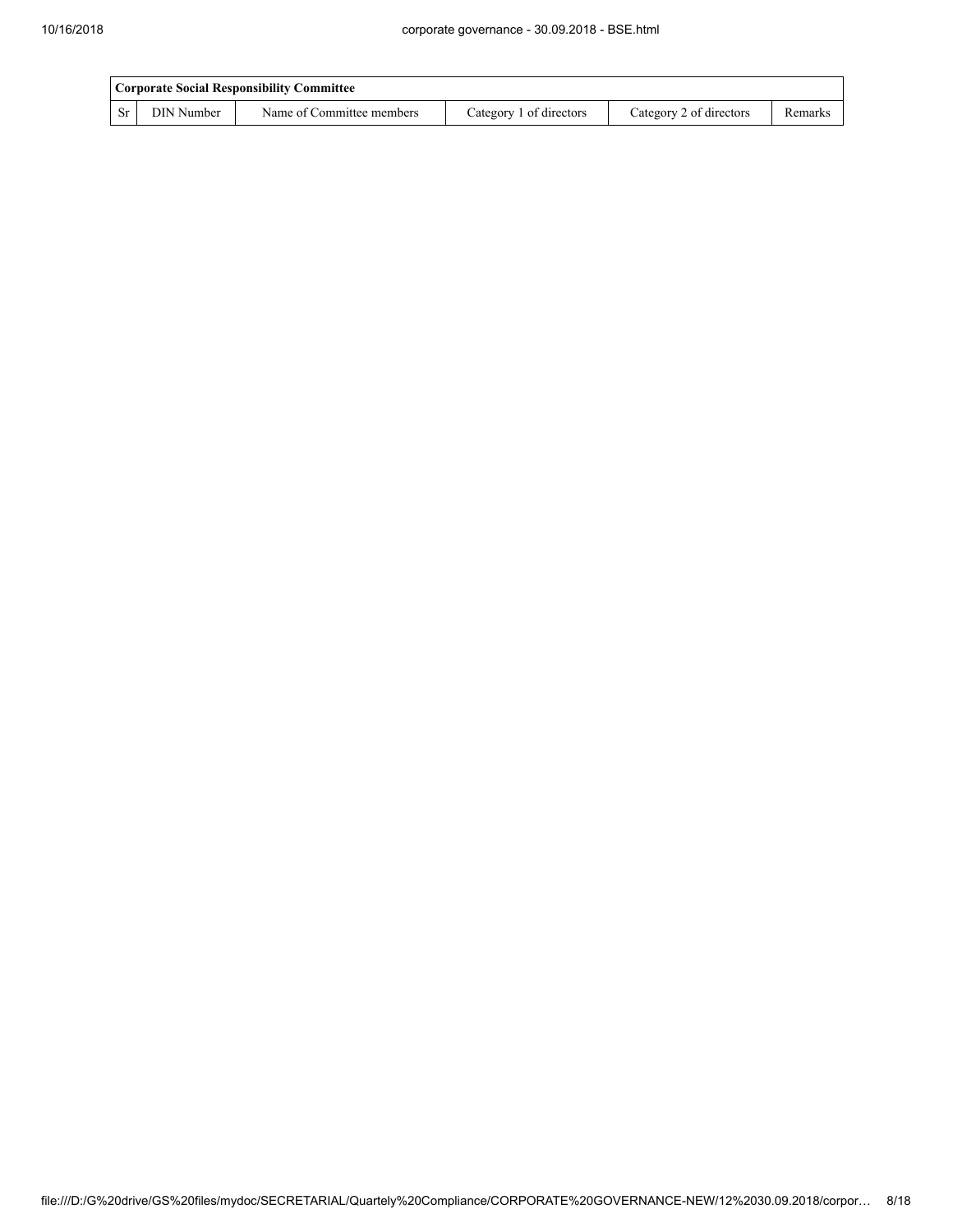| <b>Other Committee</b> |                                                                                                                                     |  |  |  |  |  |
|------------------------|-------------------------------------------------------------------------------------------------------------------------------------|--|--|--|--|--|
|                        | Sr   DIN Number   Name of Committee members   Name of other committee   Category 1 of directors   Category 2 of directors   Remarks |  |  |  |  |  |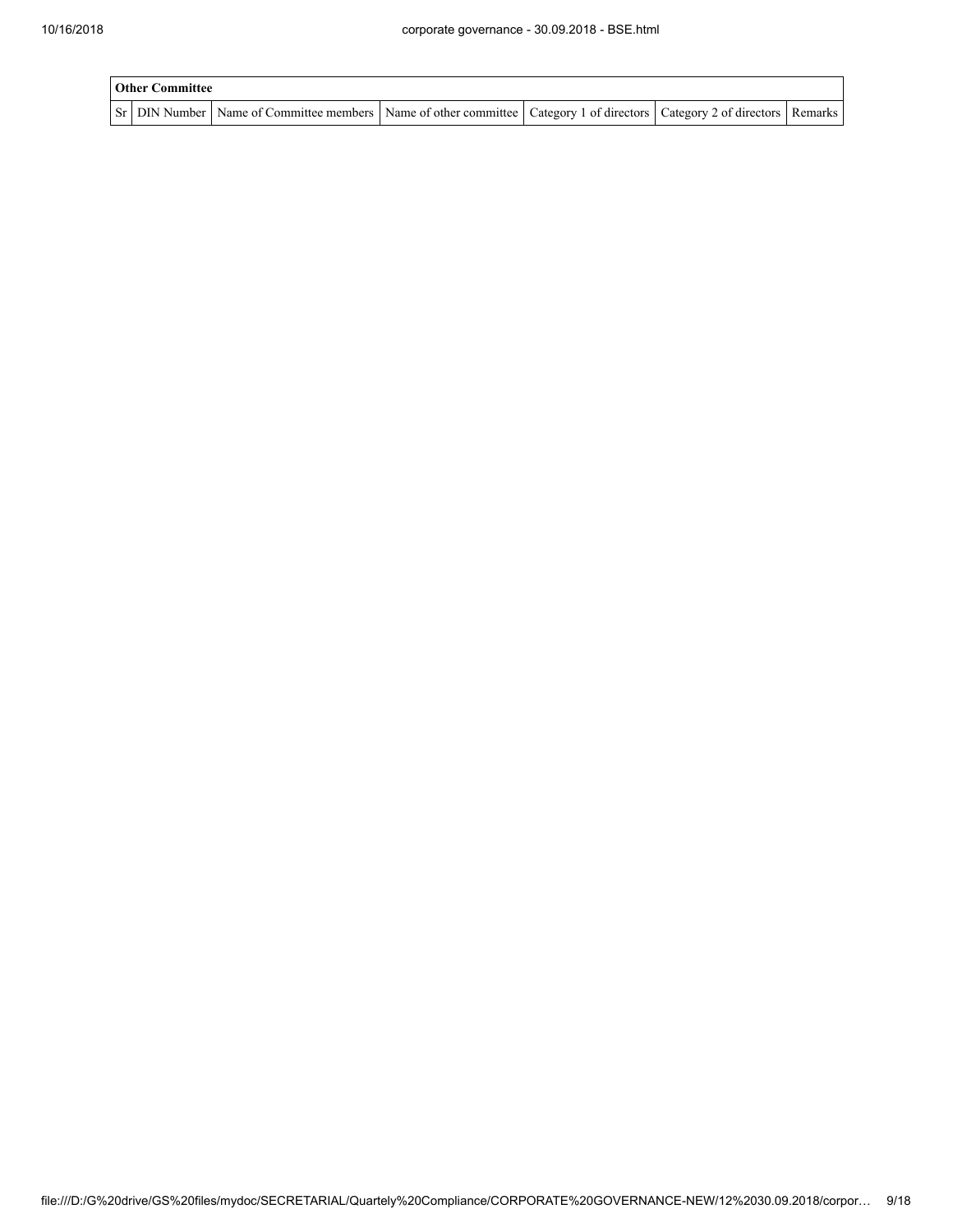|                | Annexure 1                                             |                                                                  |                                                                |  |  |  |  |
|----------------|--------------------------------------------------------|------------------------------------------------------------------|----------------------------------------------------------------|--|--|--|--|
|                | <b>Annexure 1</b>                                      |                                                                  |                                                                |  |  |  |  |
|                | <b>III. Meeting of Board of Directors</b>              |                                                                  |                                                                |  |  |  |  |
|                |                                                        | Disclosure of notes on meeting of board of directors explanatory |                                                                |  |  |  |  |
| <b>Sr</b>      | Date(s) of meeting (if any) in the<br>previous quarter | Date(s) of meeting (if any) in the<br>current quarter            | Maximum gap between any two consecutive (in<br>number of days) |  |  |  |  |
|                | 24-05-2018                                             |                                                                  |                                                                |  |  |  |  |
| $\overline{2}$ |                                                        | 31-07-2018                                                       | - 67                                                           |  |  |  |  |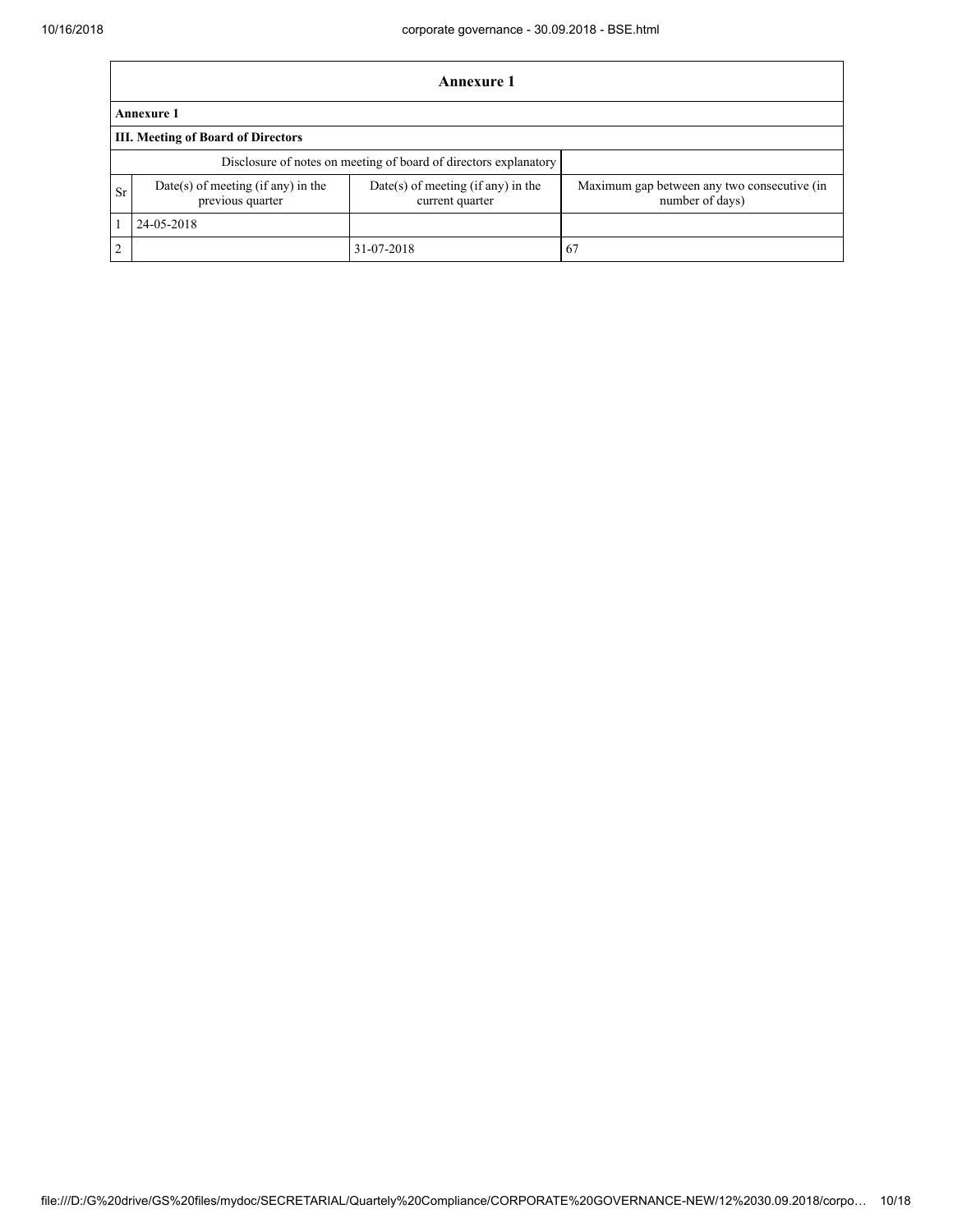|                | Annexure 1                                               |                                                                   |                                                     |                                 |                                                                     |                                                                               |                               |  |  |
|----------------|----------------------------------------------------------|-------------------------------------------------------------------|-----------------------------------------------------|---------------------------------|---------------------------------------------------------------------|-------------------------------------------------------------------------------|-------------------------------|--|--|
|                | <b>IV. Meeting of Committees</b>                         |                                                                   |                                                     |                                 |                                                                     |                                                                               |                               |  |  |
|                | Disclosure of notes on meeting of committees explanatory |                                                                   |                                                     |                                 |                                                                     |                                                                               |                               |  |  |
| <b>Sr</b>      | Name of<br>Committee                                     | Date(s) of meeting of<br>the committee in the<br>relevant quarter | Whether<br>requirement of<br>Ouorum met<br>(Yes/No) | Requirement<br>of Ouorum<br>met | $Date(s)$ of meeting of<br>the committee in the<br>previous quarter | Maximum gap between<br>any two consecutive<br>meetings (in number of<br>days) | Name of<br>other<br>committee |  |  |
|                | Audit<br>Committee                                       | 31-07-2018                                                        | Yes                                                 |                                 | 24-05-2018                                                          | 67                                                                            |                               |  |  |
| $\overline{2}$ | Audit<br>Committee                                       | 06-09-2018                                                        | Yes                                                 |                                 | 24-05-2018                                                          | 104                                                                           |                               |  |  |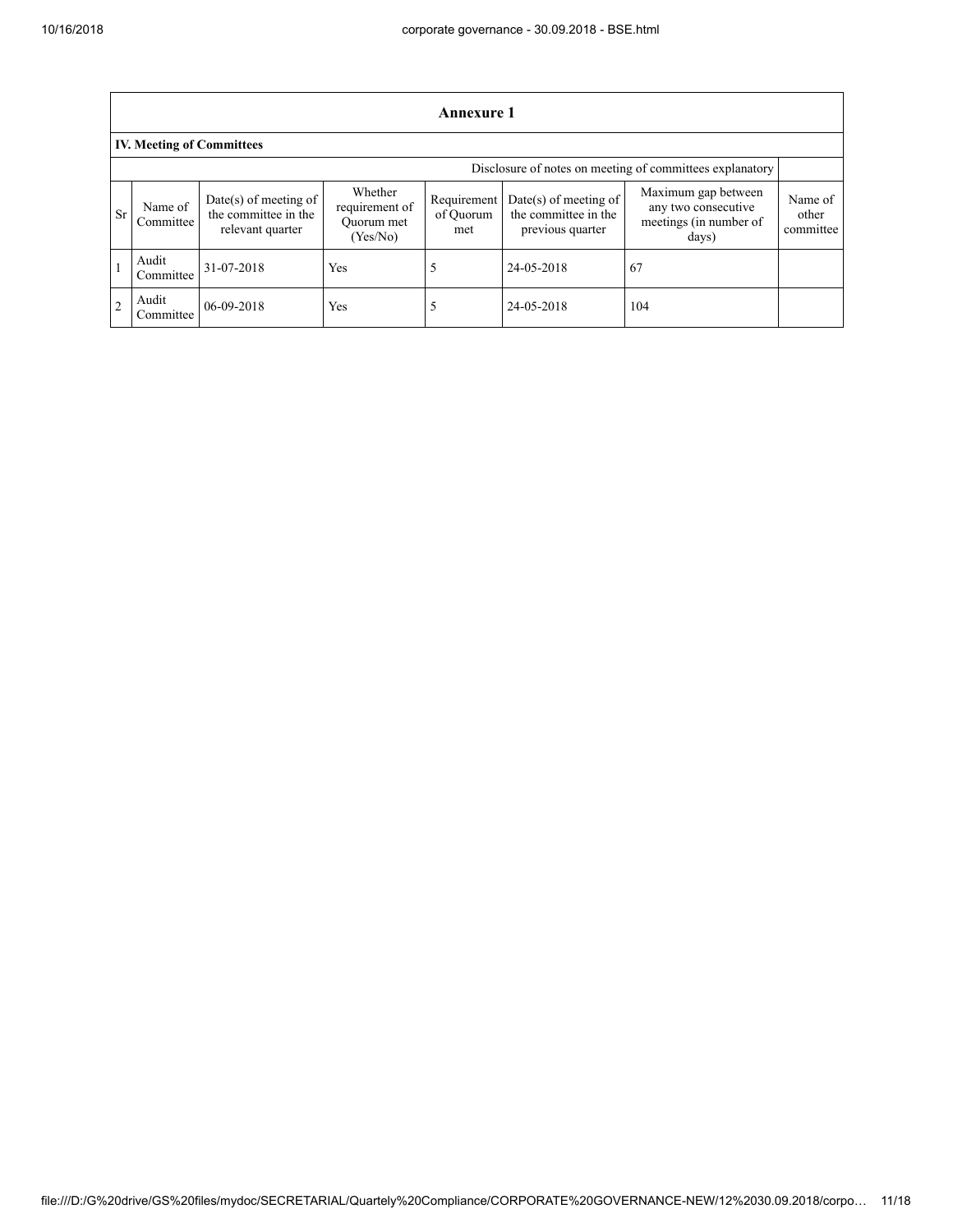|                | Annexure 1                                                                                                |                                  |                                                                    |  |  |  |
|----------------|-----------------------------------------------------------------------------------------------------------|----------------------------------|--------------------------------------------------------------------|--|--|--|
|                | V. Related Party Transactions                                                                             |                                  |                                                                    |  |  |  |
|                | Subject                                                                                                   | Compliance status<br>(Yes/No/NA) | If status is "No" details of non-<br>compliance may be given here. |  |  |  |
|                | Whether prior approval of audit committee obtained                                                        | Yes                              |                                                                    |  |  |  |
| $\overline{2}$ | Whether shareholder approval obtained for material RPT                                                    | NA                               |                                                                    |  |  |  |
|                | Whether details of RPT entered into pursuant to omnibus approval<br>have been reviewed by Audit Committee | Yes                              |                                                                    |  |  |  |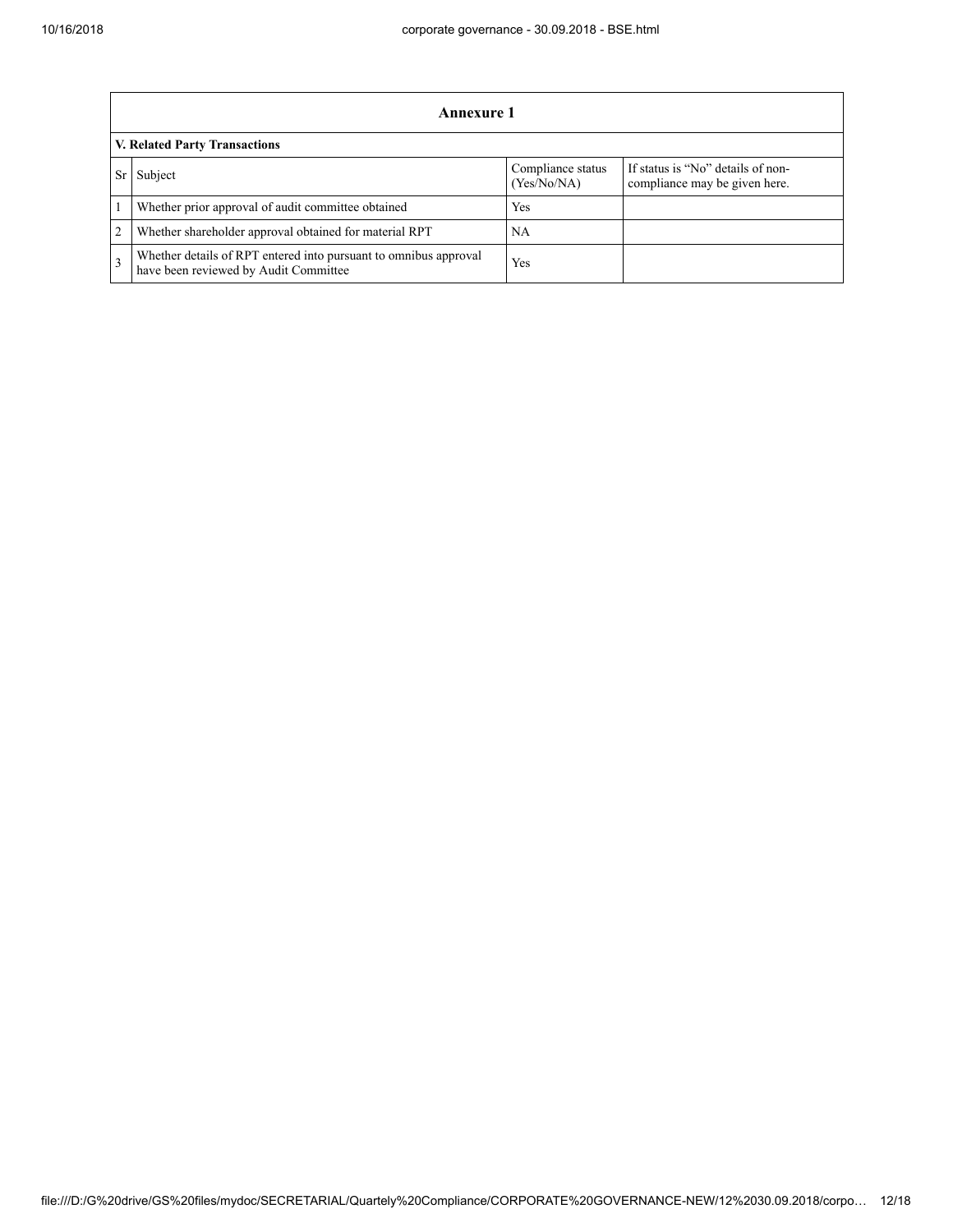| <b>Annexure 1</b> |                                                                                                                                                                                                                 |                               |  |  |  |
|-------------------|-----------------------------------------------------------------------------------------------------------------------------------------------------------------------------------------------------------------|-------------------------------|--|--|--|
|                   | <b>VI. Affirmations</b>                                                                                                                                                                                         |                               |  |  |  |
| Sr                | Subject                                                                                                                                                                                                         | Compliance<br>status (Yes/No) |  |  |  |
| $\mathbf{1}$      | The composition of Board of Directors is in terms of SEBI (Listing obligations and disclosure requirements)<br>Regulations, 2015                                                                                | Yes                           |  |  |  |
| $\overline{2}$    | The composition of the following committees is in terms of SEBI(Listing obligations and disclosure requirements)<br>Regulations, 2015 a. Audit Committee                                                        | <b>Yes</b>                    |  |  |  |
| 3                 | The composition of the following committees is in terms of SEBI(Listing obligations and disclosure requirements)<br>Regulations, 2015. b. Nomination & remuneration committee                                   | Yes                           |  |  |  |
| $\overline{4}$    | The composition of the following committees is in terms of SEBI(Listing obligations and disclosure requirements)<br>Regulations, 2015. c. Stakeholders relationship committee                                   | Yes                           |  |  |  |
| 5                 | The composition of the following committees is in terms of SEBI(Listing obligations and disclosure requirements)<br>Regulations, 2015. d. Risk management committee (applicable to the top 100 listed entities) | <b>NA</b>                     |  |  |  |
| 6                 | The committee members have been made aware of their powers, role and responsibilities as specified in SEBI<br>(Listing obligations and disclosure requirements) Regulations, 2015.                              | <b>Yes</b>                    |  |  |  |
| $\overline{7}$    | The meetings of the board of directors and the above committees have been conducted in the manner as specified in<br>SEBI (Listing obligations and disclosure requirements) Regulations, 2015.                  | Yes                           |  |  |  |
| 8                 | This report and/or the report submitted in the previous quarter has been placed before Board of Directors.                                                                                                      | Yes                           |  |  |  |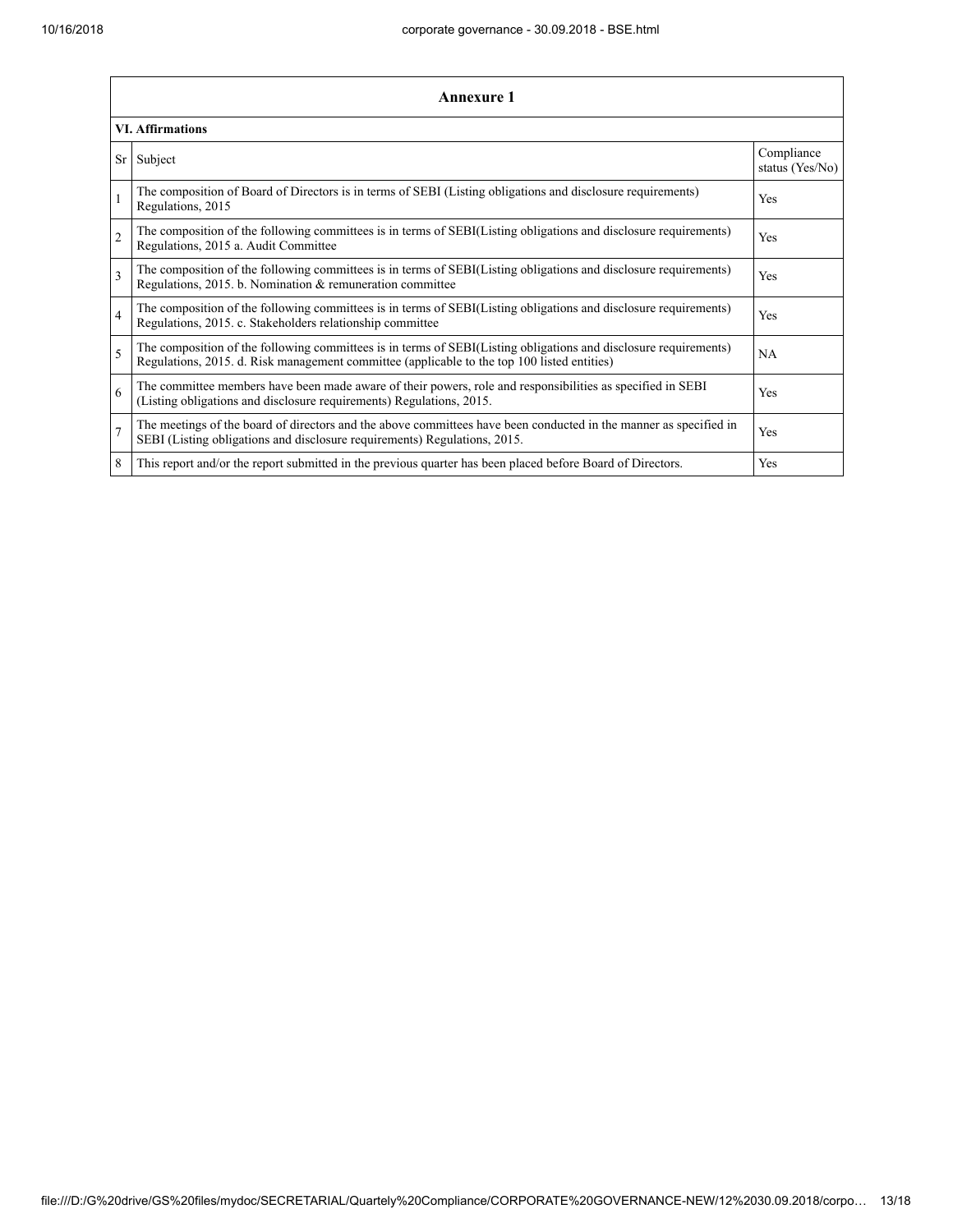| <b>Annexure 1</b> |                   |                         |  |
|-------------------|-------------------|-------------------------|--|
| <b>Sr</b>         | Subject           | Compliance status       |  |
|                   | Name of signatory | Vijayamahantesh Khannur |  |
|                   | Designation       | Company Secretary       |  |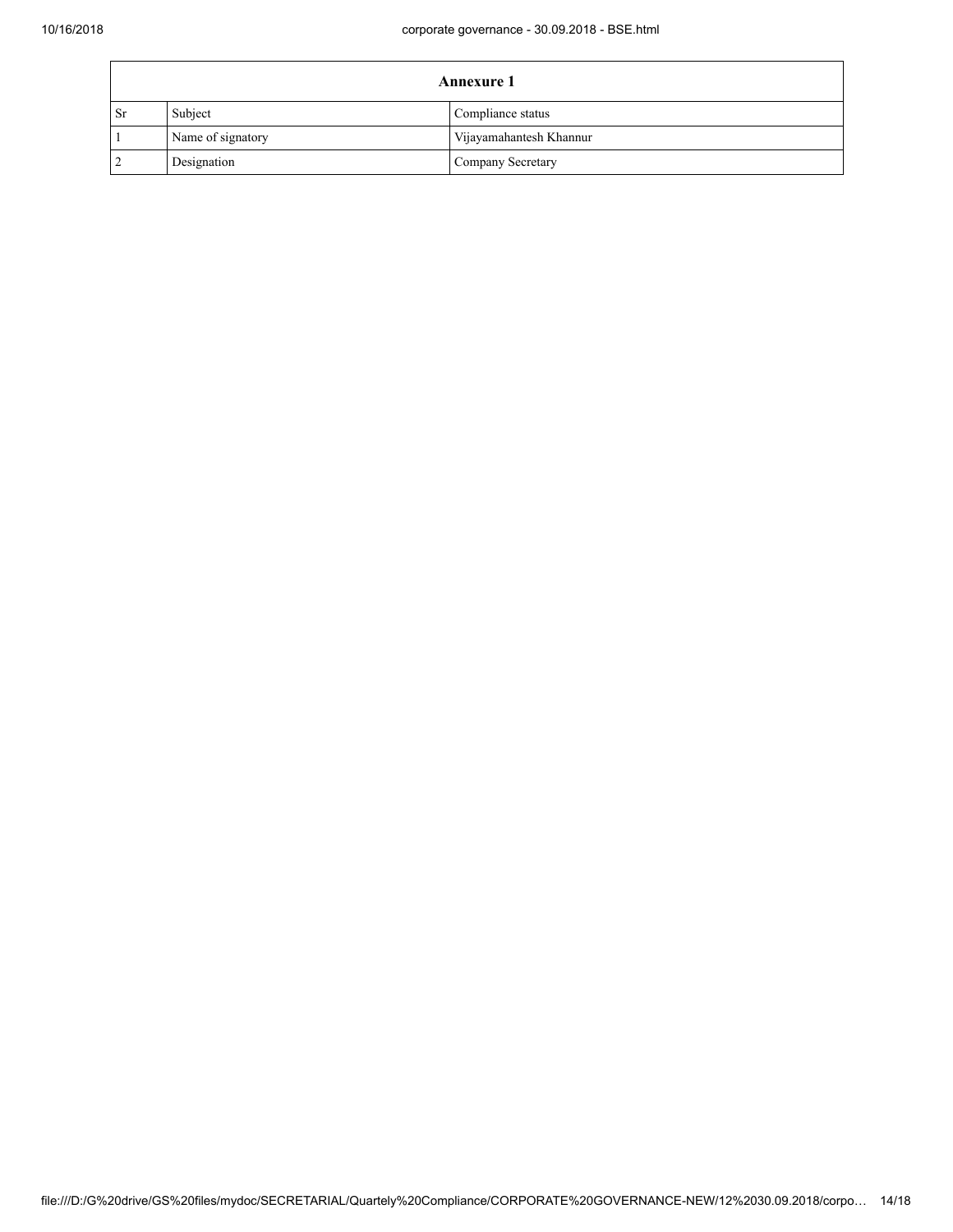|                | <b>Annexure III</b>                                                                                                                                                                  |                                              |                                     |                                                                      |  |  |  |
|----------------|--------------------------------------------------------------------------------------------------------------------------------------------------------------------------------------|----------------------------------------------|-------------------------------------|----------------------------------------------------------------------|--|--|--|
|                | Annexure III to be submitted by listed entity at the end of 6 months after end of financial year along-with second quarter report of<br>next financial year                          |                                              |                                     |                                                                      |  |  |  |
|                | <b>I. Affirmations</b>                                                                                                                                                               |                                              |                                     |                                                                      |  |  |  |
| Sr.            | Broad heading                                                                                                                                                                        | Regulation<br>Number                         | Compliance<br>status<br>(Yes/No/NA) | If status is "No" details of<br>non-compliance may be<br>given here. |  |  |  |
|                | Copy of the annual report including balance sheet, profit and loss account,<br>directors report, corporate governance report, business responsibility<br>report displayed on website | 46(2)                                        | Yes                                 |                                                                      |  |  |  |
| $\overline{2}$ | Presence of Chairperson of Audit Committee at the Annual General<br>Meeting                                                                                                          | 18(1)(d)                                     | Yes                                 |                                                                      |  |  |  |
| 3              | Presence of Chairperson of the nomination and remuneration committee at<br>the annual general meeting                                                                                | 19(3)                                        | Yes                                 |                                                                      |  |  |  |
| 4              | Whether "Corporate Governance Report" disclosed in Annual Report                                                                                                                     | $34(3)$ read with<br>para C of<br>Schedule V | Yes                                 |                                                                      |  |  |  |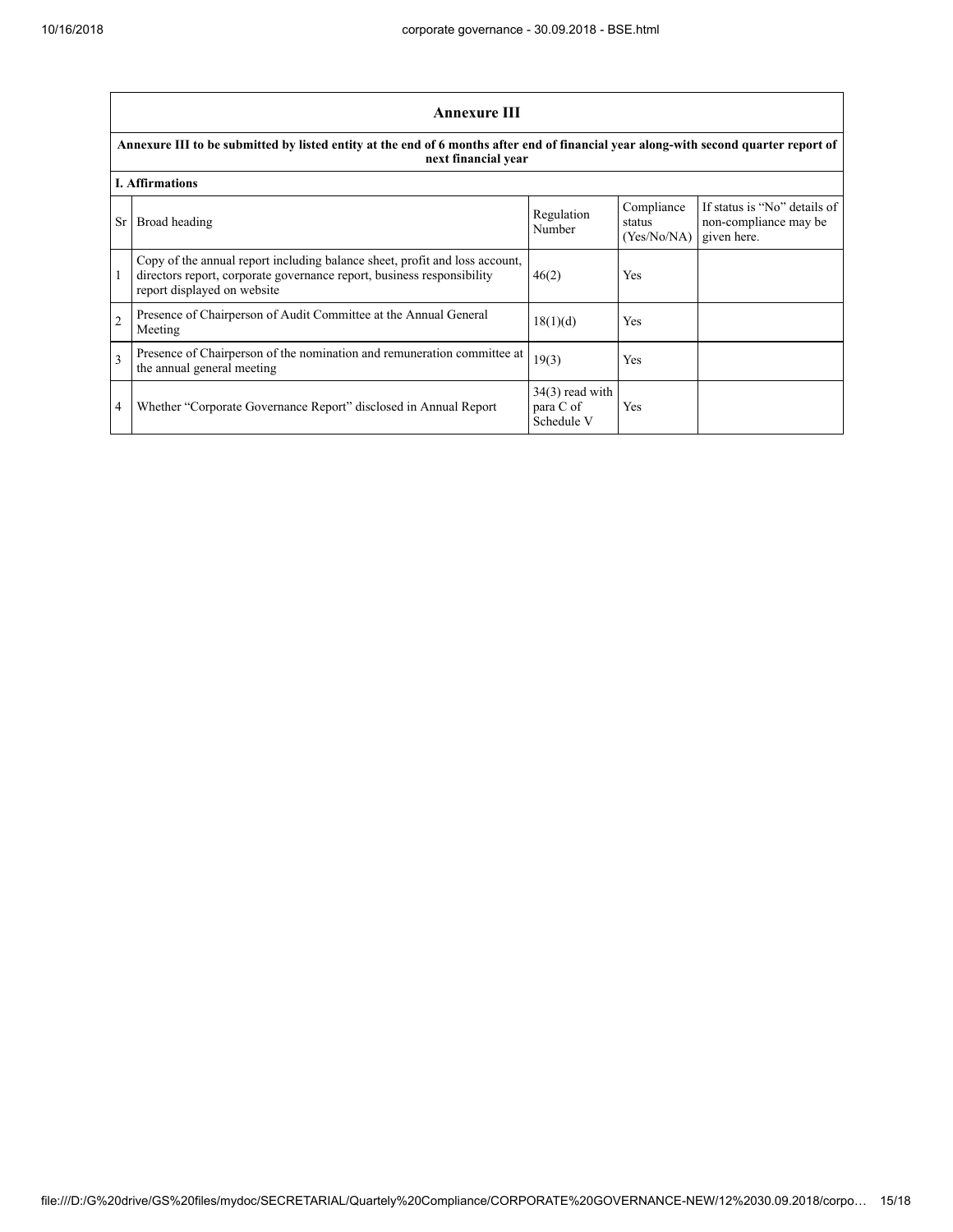| <b>Annexure III</b> |                   |                         |
|---------------------|-------------------|-------------------------|
|                     | Name of signatory | Vijayamahantesh Khannur |
| $\overline{2}$      | Designation       | Company Secretary       |